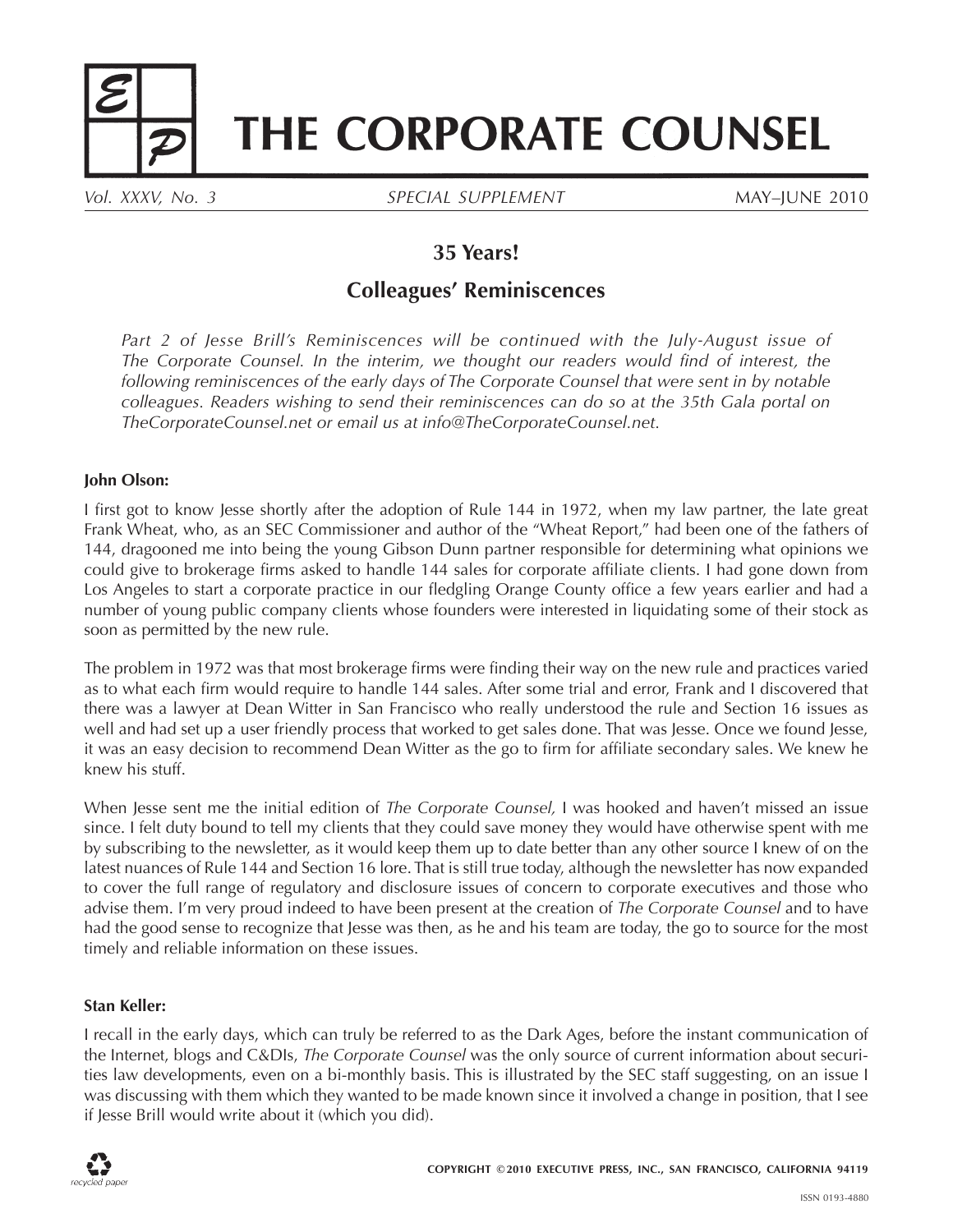#### **Herb Wander:**

The fact is I don't remember when I first met Jesse Brill. I think it was shortly after the adoption of Rule 144 in 1972. The Rule was a huge step forward in solving the mysteries of the '33 Act—we thought. But the devil is always in the details. And, we needed someone to work through these details and make the Rule operate smoothly and efficiently. That person was Jesse, who at the time was at Dean Witter in San Francisco. He was always available to answer questions personally and to provide practical solutions.

Jesse has continued through his publications to be at the forefront of being ahead of the game in terms of both answering day-to-day practical questions under both the '33 and '34 Acts and in anticipating future questions and developments. Moreover, he has expanded his repertoire to now include executive compensation. We are all indebted to Jesse!

#### **Ed Fleischman:**

My copy of *The Corporate Counsel* (I maintained my own subscription) wasn't the only one in the SEC building in the late 80s and early 90s, but it certainly was the only copy on the 6th floor where the then Commissioners were billeted. And people often came into my room to borrow copies of individual issues, particularly if I had previously made reference to something *The Corporate Counsel* was quoting from Bill Morley or even Linda Quinn. To this day I skim my *Corporate Counsel* as soon as it comes through the door, saving the long read for an evening train ride.

#### **Stan Sporkin:**

Congratulations on *The Corporate Counsel*'s 35th birthday. As my writing contribution I thought I would give a little history lesson about Rule 144. To the best of my recollection (Lawyer Talk) the Rule came about as the result of a conversation I had with our late friend and fellow Yale Law School graduate Alan Levenson. At some point we were discussing the great number of no action requests we were receiving at the Commission from persons who wanted to sell their private placement stock.

The no action process developed some key criteria and if you used the formula you could sell your stock so long as you did not purchase it with a view to distribution, you were not in management and you held it for a reasonable period say two years in order to show you held the stock for investment. With this background we came up with the idea to do away with the flood of no action requests by creating a mini registration statement.

Rule 144 was to serve that purpose. The concept was that the person seeking to sell his/her unregistered securities would be required to make a filing with the SEC in which the person would identify the securities to be sold and, among other things, would have to show that he/she had held the stock for two years. In addition, I insisted that the person would also have to state that he/she did not possess any material non public information about the company. This was how Rule 144 came into being. I repeat it was to be a mini registration statement.

Jesse I have never seen anything that gives this legislative history. Perhaps you know something about this. I would only add that Alan Levinson was one of the SEC's great leaders. He was a joy to work with.

There are a number of other landmark rules and laws that we collaborated on.

#### **Roberta Karmel:**

I first got to know Jesse in June 1967. It was a pleasure to have Jesse in the New York Regional Office in the 1960s when the enforcement staff was chasing securities fraudsters. You then went off to California and on to create *The Corporate Counsel.* I hope your experiences in the NYRO played a part in realizing your journalistic success. I remember that you were from a family of six children and your Dad told you that you had to become lawyers and then could do whatever you wanted. I think you did just that very well.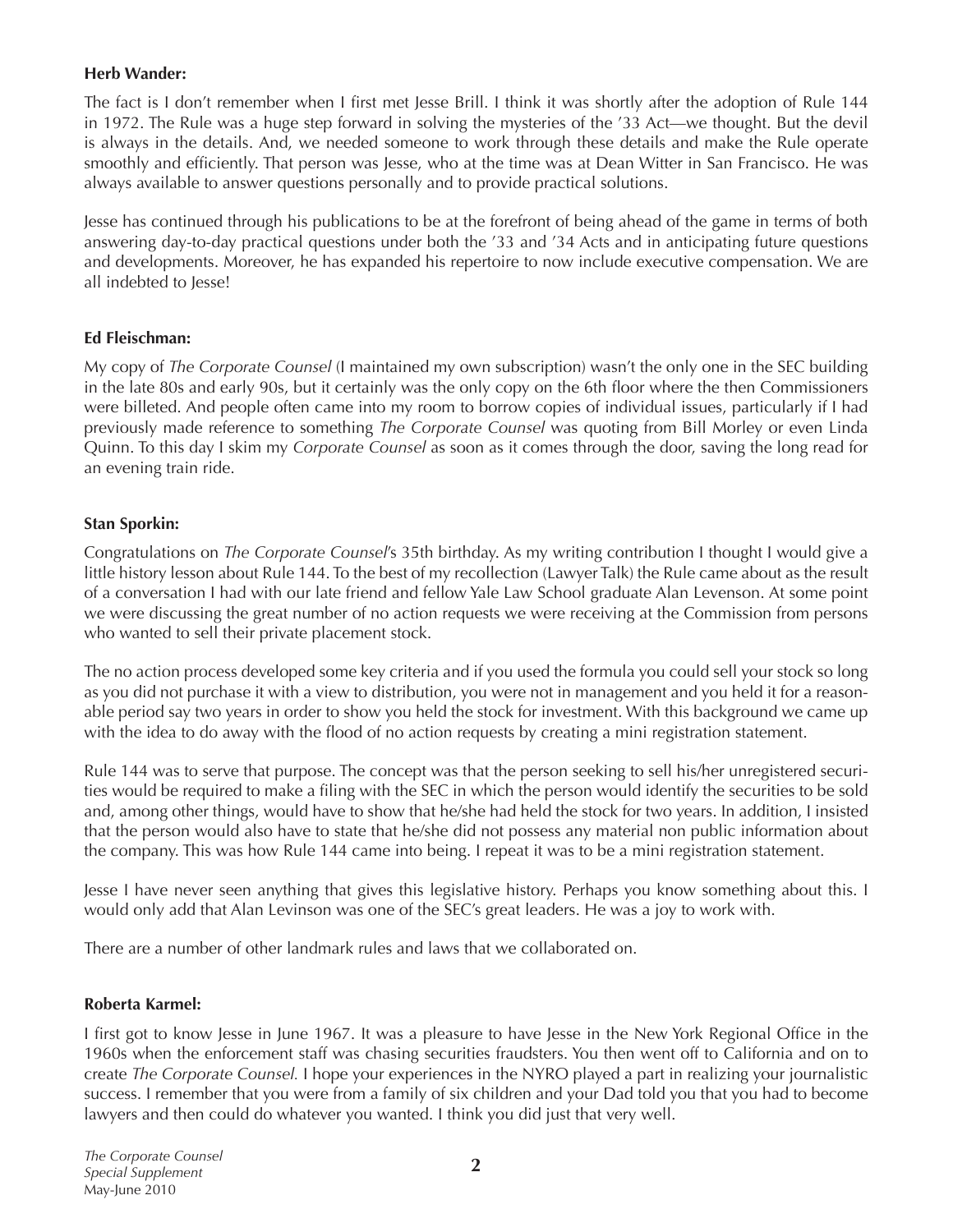## **Carl Schneider:**

Hi Jesse—I got a kick out of your 35 Year review. It was something of a trip down memory lane for me as well. I think I was among your earliest readers as well as touters. Your publications have always been very timely, helpful and authoritative, and I have cited them frequently in things I have written. You should be quite proud of the publishing empire that has grown from your modest initial efforts. Best regards and keep up all the good work.

## **Joe Grundfest:**

Thinking back to the early days of Jesse's publication also brings us back to a simpler time when CEOs thought that \$1 million was a heck of a lot of money, and when some companies handed out "fringe benefits" like hot dogs at a Fourth of July barbeque. Indeed, just thumbing through a sample of the publication's stories over the years provides a wonderful snapshot of the evolution of governance practice and of the governance debate in the United States. So it's no surprise to suggest that *The Corporate Counsel* and its progeny have become the publications of record in the world of compensation.

## **Keith Higgins:**

*The Corporate Counsel* didn't (and doesn't) merely report on developments in the law: it was an agent for change. In the 1990s when transferable stock options had become the new, new thing, we realized that the underlying shares needed to be registered on Form S-3, even though they may already have been registered on Form S-8. It seemed cumbersome to have to file an S-3, but what added insult to injury was the fact that you had to pay another fee for the shares. I raised that issue in one of my periodic emails to *The Corporate Counsel.* Imagine my surprise when several days later I received a call from a senior staff person in the Division of Corporation Finance telling me that the staff would be willing to entertain an interpretive request to address the issue. That was the genesis of Use of Form S-3 for Transferred Options (Aug. 7, 1997), brought to you by none other than the man behind the curtain!

## **Peggy Foran:**

As a young associate, and then later as a young in-house lawyer, I would put *The Corporate Counsel* on the very top of my "must read" pile. Interestingly, it still is.

#### **Peter Romeo:**

Jesse and I first crossed paths in the late 70s when he called me frequently at the SEC raising thorny Rule 144 interpretive questions. So often did Jesse call that he and my secretary soon were on a first name basis. I thought he was just a highly sophisticated practitioner with an uncommonly large Rule 144 practice, not realizing that many of my responses were being memorialized in *The Corporate Counsel,* a publication that none of us at the SEC even knew existed in those early days but which soon became must reading when we became aware of it. After I left the SEC in 1984, a well-known publishing firm invited me to prepare a book on Section 16, which led me to call Jesse for advice because of his publishing expertise. He paused briefly after I explained why I was calling and then offered to publish the book on terms better than those presented by the other publisher. Knowing of his devotion to quality, marketing ability and pleasant demeanor, I quickly accepted. Shortly thereafter, I recruited Alan Dye to come to Hogan & Hartson (now Hogan Lovells) to work with me on the book project because of its magnitude and my personal knowledge of Alan's outstanding ability, work ethic and personality when he worked in my office while I was Chief Counsel of Corp Fin. The rest is history.

## **Alan Dye:**

When I was in Corp Fin's Office of Chief Counsel in the early 1980's and had to field Rule 144 questions from outside callers when Ann Glickman wasn't available, I learned quickly that the best source for answers (and for prior staff positions) was *The Corporate Counsel.* Most of us in the office kept copies of back issues at our desks so that we could get up to speed quickly on the practical questions that came in every day. Two years